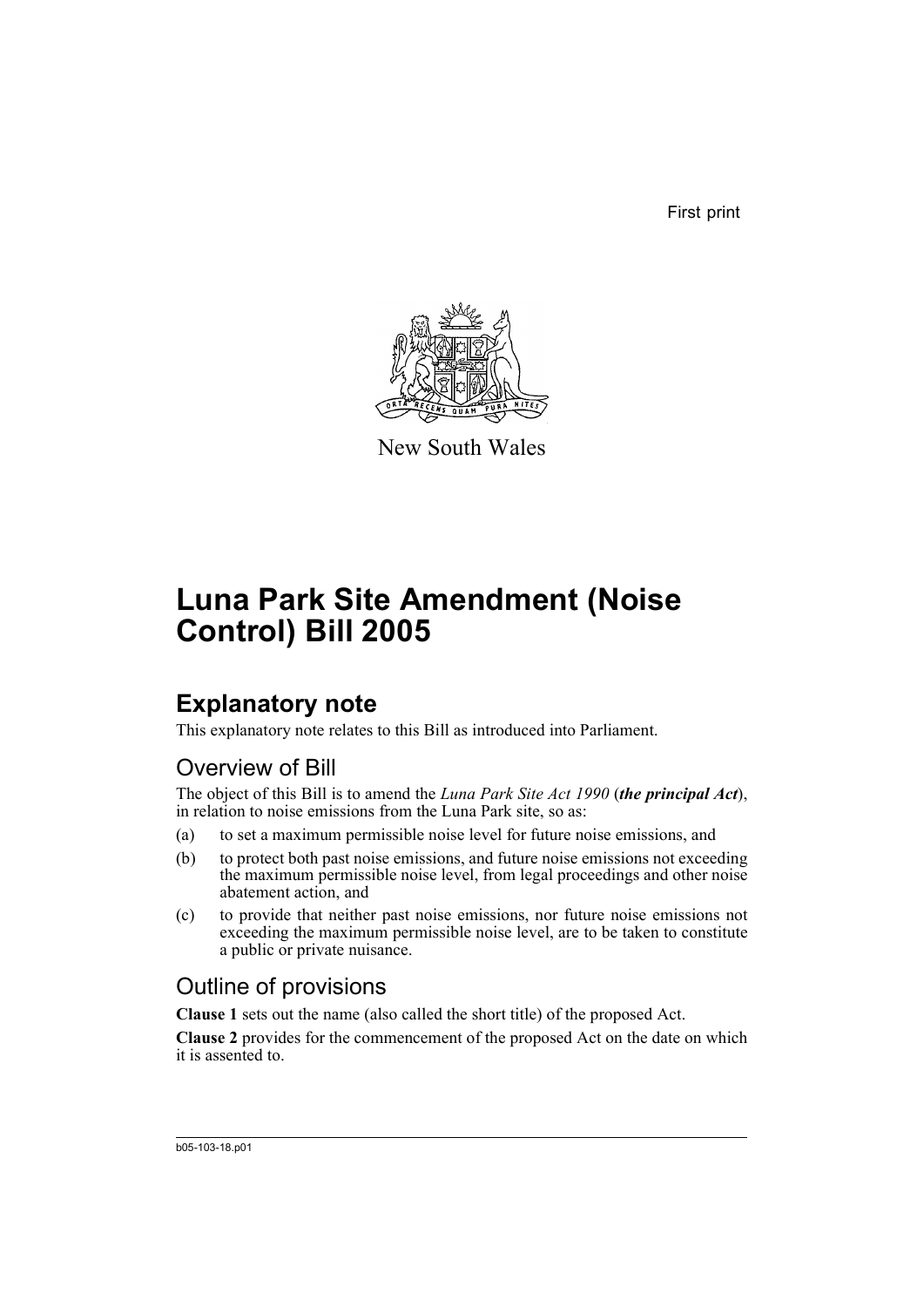Explanatory note

**Clause 3** is a formal provision that gives effect to the amendments to the *Luna Park Site Act 1990* set out in Schedule 1.

### **Schedule 1 Amendments**

#### **Future noise emissions**

**Schedule 1 [3]** inserts a new section 19A into the principal Act. The proposed section protects future noise emissions from legal proceedings and other noise abatement action. It also provides that noise emissions from the Luna Park site do not constitute a public or private nuisance. The proposed section will not give protection to noise emissions that exceed the maximum permissible noise level, in which regard the maximum permissible noise level is to be 85 decibels or, if the regulations under the principal Act prescribe some other noise level, that other noise level. The proposed section will not generally limit or otherwise affect the operation of the *Environmental Planning and Assessment Act 1979* or any instrument under that Act. Consequently, maximum noise levels imposed by the conditions of any development consent for land within the Luna Park site will still be effective and enforceable under that Act. **Schedule 1 [1] and [2]** make consequential amendments to section 4 (Definitions).

#### **Past noise emissions**

**Schedule 1 [5]** inserts a new Part 3 into Schedule 2 (Savings, transitional and other provisions). The new Part consists of a single clause, proposed clause 3, which protects past noise emissions from legal proceedings and other noise abatement action, regardless of the noise level of those emissions, and provides that any such emission is not to be taken to have constituted a public or private nuisance. The proposed clause will not affect any existing final determination of any court or tribunal, except to the extent to which it would otherwise limit or restrict the use of land within the Luna Park site after the commencement of the proposed Act.

**Schedule 1 [4]** amends clause 1 of Schedule 2 to enable the regulations under the principal Act to make provisions of a savings or transitional nature consequent on the enactment of the proposed Act.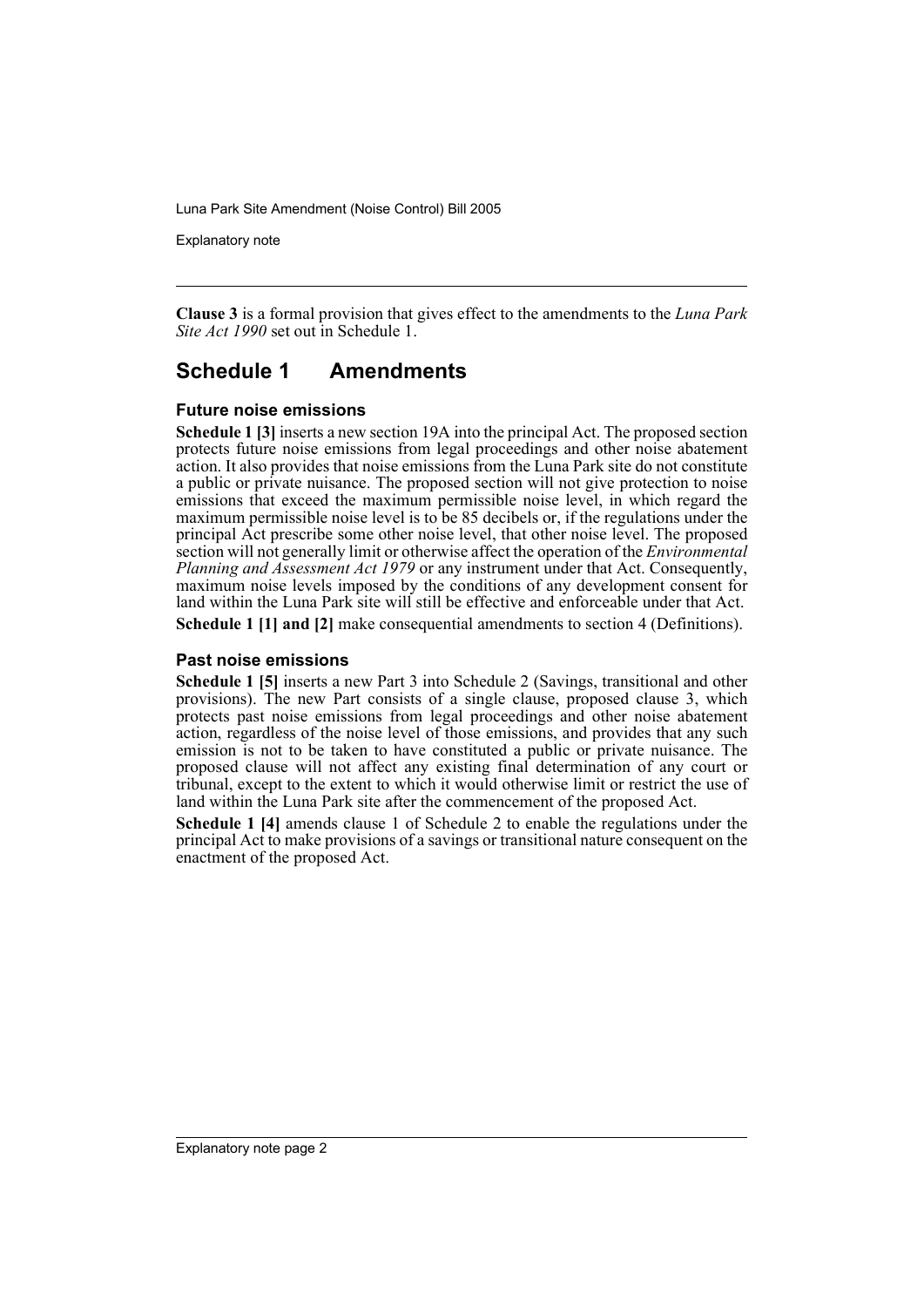First print



New South Wales

# **Luna Park Site Amendment (Noise Control) Bill 2005**

## **Contents**

|    |                                            | Page |
|----|--------------------------------------------|------|
| 1. | Name of Act                                |      |
|    | 2 Commencement                             |      |
| 3. | Amendment of Luna Park Site Act 1990 No 59 |      |
|    | Schedule 1 Amendments                      |      |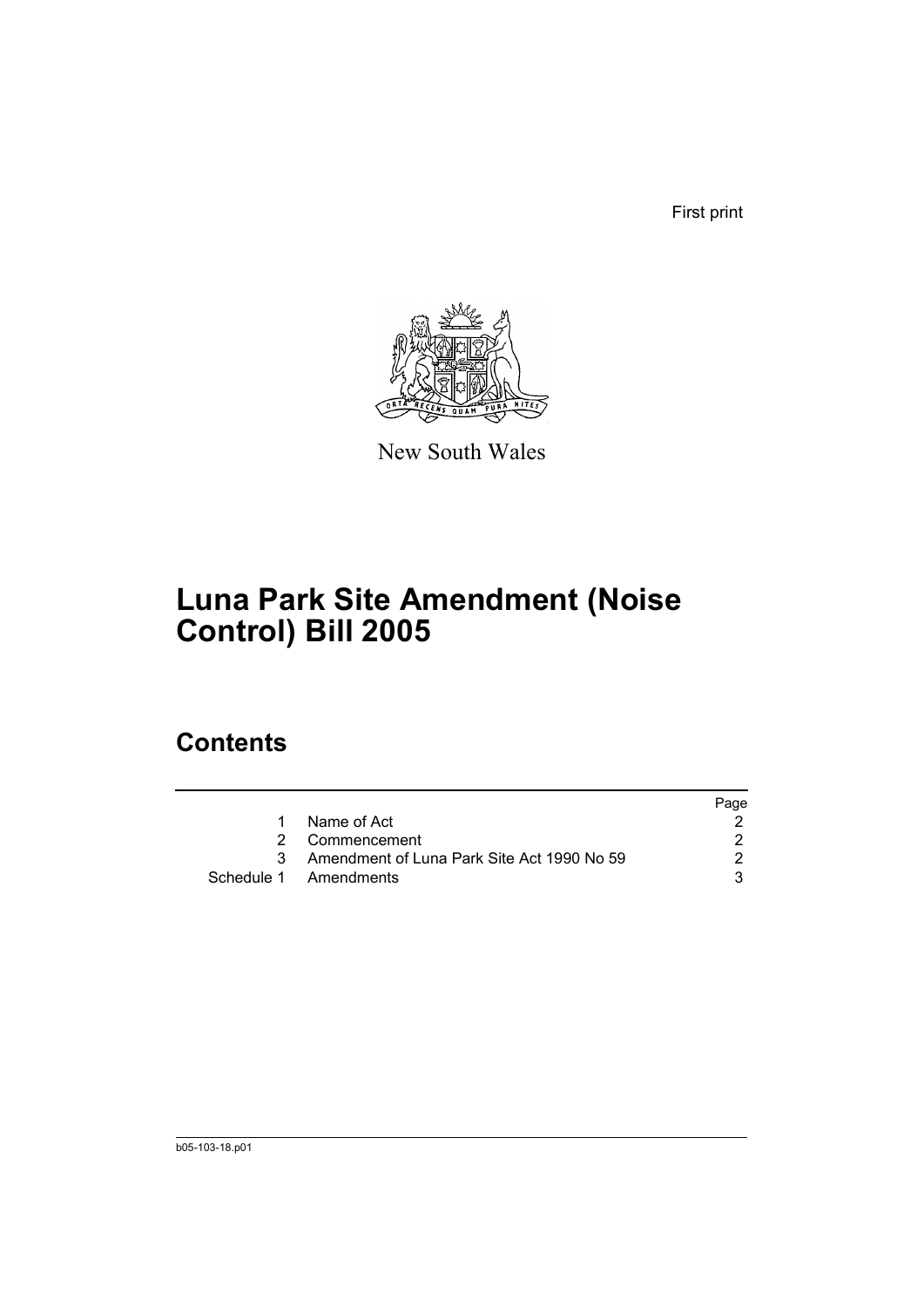Contents

Page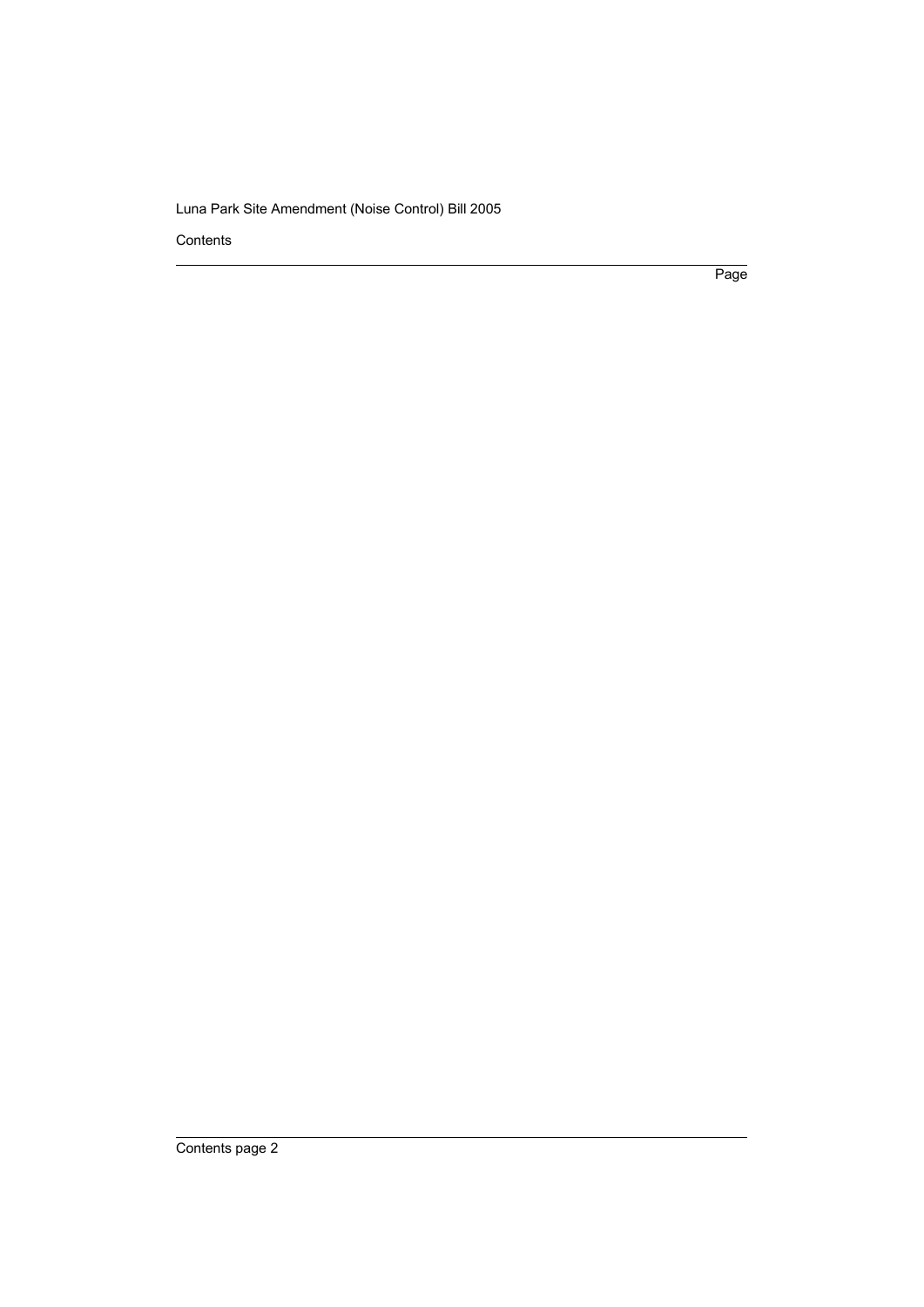

New South Wales

# **Luna Park Site Amendment (Noise Control) Bill 2005**

No , 2005

### **A Bill for**

An Act to amend the *Luna Park Site Act 1990* with respect to noise emissions from the Luna Park site.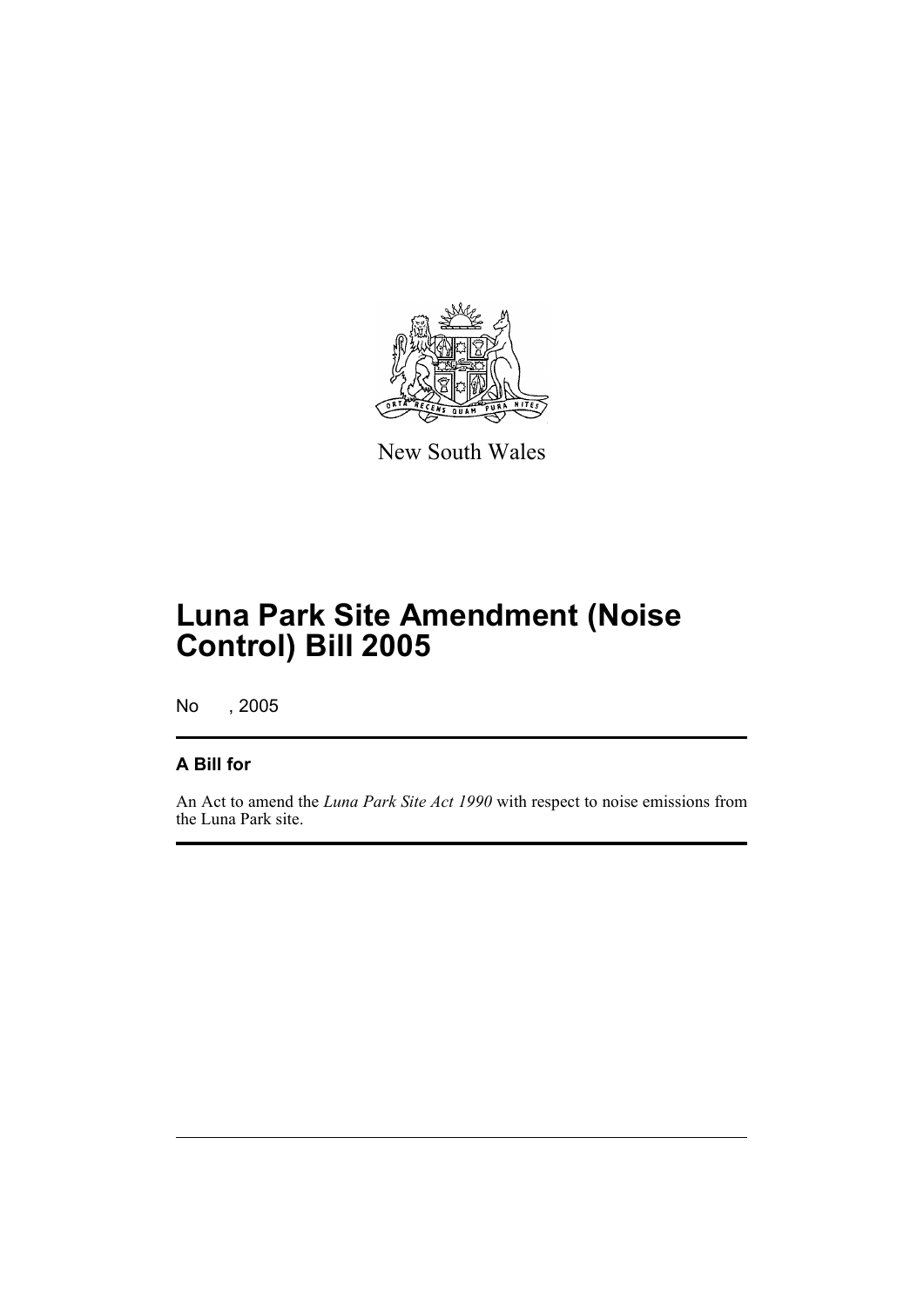<span id="page-5-2"></span><span id="page-5-1"></span><span id="page-5-0"></span>

| The Legislature of New South Wales enacts: |                                                                    |                |
|--------------------------------------------|--------------------------------------------------------------------|----------------|
| 1                                          | Name of Act                                                        | 2              |
|                                            | This Act is the Luna Park Site Amendment (Noise Control) Act 2005. | 3              |
|                                            | <b>Commencement</b>                                                | $\overline{4}$ |
|                                            | This Act commences on the date of assent.                          | 5              |
| 3                                          | Amendment of Luna Park Site Act 1990 No 59                         | 6              |
|                                            | The Luna Park Site Act 1990 is amended as set out in Schedule 1.   |                |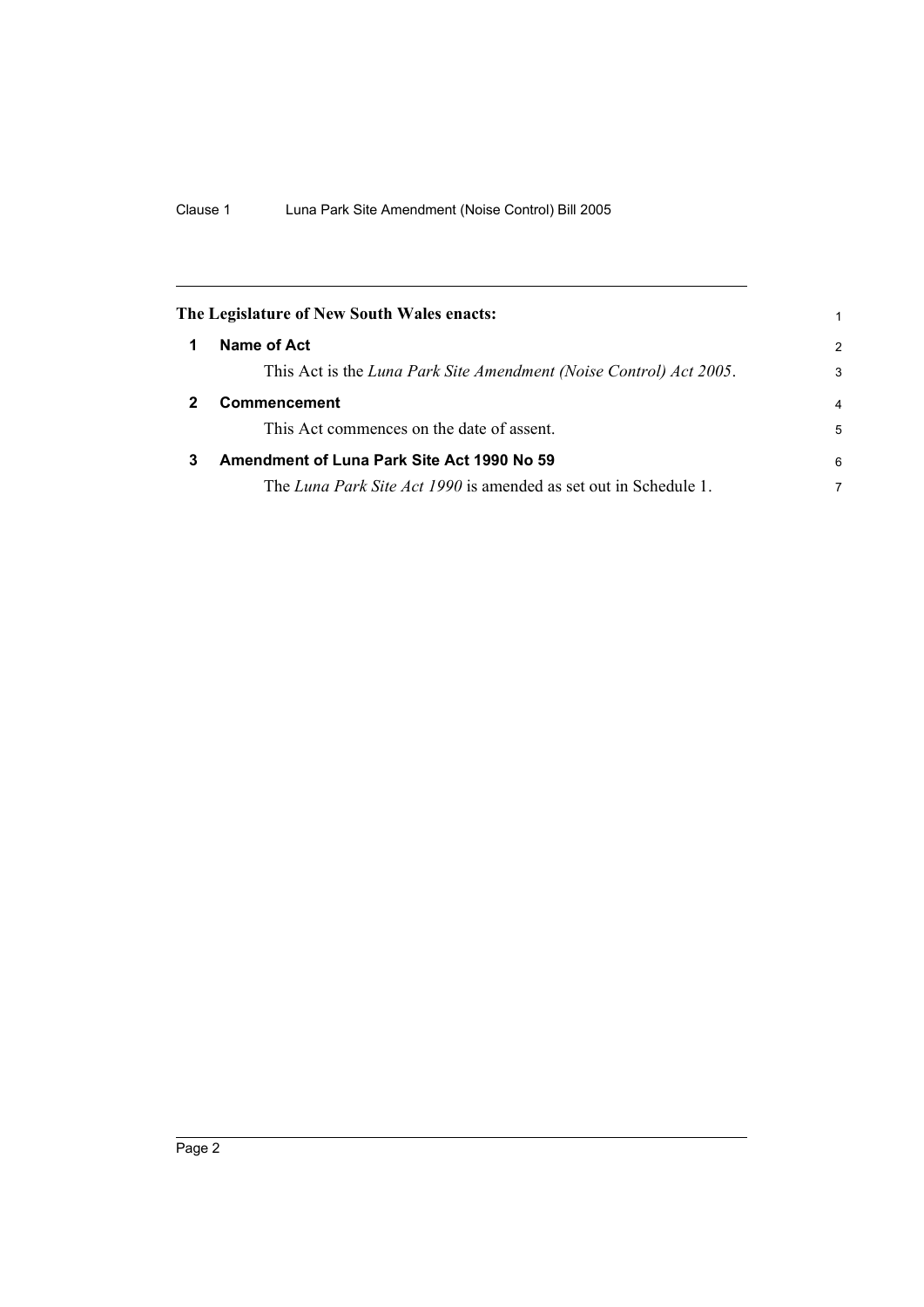Amendments **Amendments** Schedule 1

1

15 16

### <span id="page-6-0"></span>**Schedule 1 Amendments** (Section 3) **[1] Section 4 Definitions** Insert in alphabetical order in section 4 (1): *authorised use* means any use that is authorised under Part 2A. *dedicated use* means any use for a purpose for which the land comprising the Luna Park site is dedicated pursuant to section  $5(1)(b)$ . **[2] Section 4 (1A)** Insert after section 4 (1): (1A) In this Act, a reference to the noise from an authorised use or dedicated use includes a reference to noise arising from all persons involved in the use (such as, in the case of a use for public entertainment, the patrons of the entertainment). **[3] Section 19A** Insert after section 19: **19A Legal proceedings and other noise abatement action** (1) No criminal proceedings, no civil proceedings (whether at law or in equity) and no noise abatement action may be taken against any person with respect to the emission of noise from the Luna Park site. (2) The emission of noise from the Luna Park site does not constitute a public or private nuisance. (3) This section does not apply to or in respect of noise that exceeds the maximum permissible noise level at the closest residential facade. (4) This section does not limit or otherwise affect the operation of the *Environmental Planning and Assessment Act 1979* (other than section 121B) or any instrument under that Act in its application to land comprising any part of the Luna Park site. (5) For the purposes of this section: *closest residential facade*, in relation to noise, means:

(a) the residential facade closest to the source of the noise, or

#### Page 3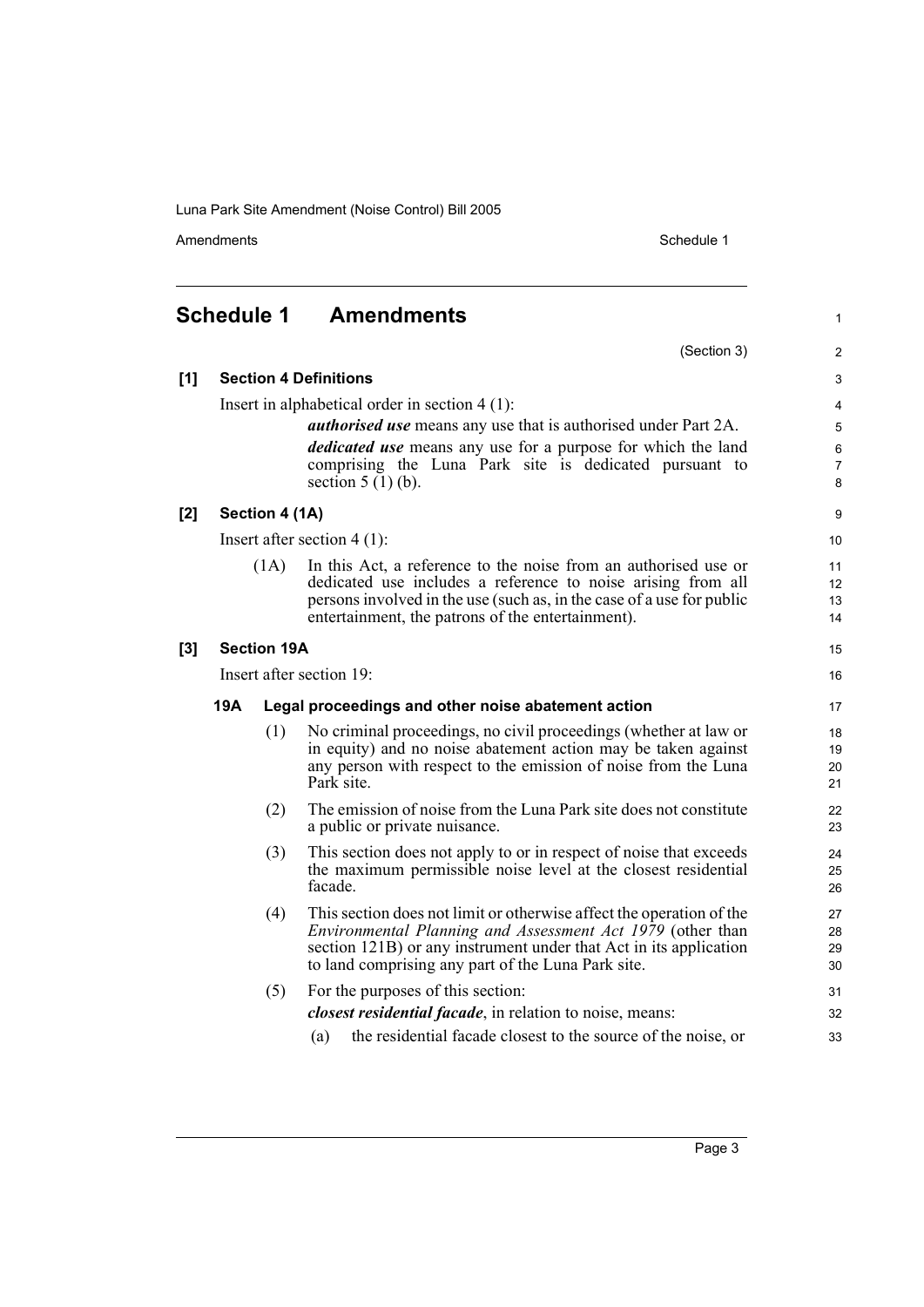#### Schedule 1 Amendments

|     | (b)                                  | if there is more than one source of noise, the residential<br>facade closest to where the noise is loudest,                                                                                              | 1<br>$\overline{2}$  |
|-----|--------------------------------------|----------------------------------------------------------------------------------------------------------------------------------------------------------------------------------------------------------|----------------------|
|     |                                      | where a reference to a residential facade is a reference to an<br>outside wall of a building containing residential accommodation.                                                                       | 3<br>4               |
|     |                                      | maximum permissible noise level means:                                                                                                                                                                   | 5                    |
|     | (a)                                  | a noise level of 85dB (A) $(L_{A10.15 \text{mins}})$ , or                                                                                                                                                | 6                    |
|     | (b)                                  | if some other noise level is prescribed by the regulations,<br>that other level.                                                                                                                         | 7<br>8               |
|     |                                      | being, in either case, a noise level determined in accordance with:                                                                                                                                      | 9                    |
|     | (c)                                  | Australian Standard AS 1055.1-1997, Acoustics-<br>Description and measurement of environmental noise,<br>Part 1: <i>General procedures</i> , as in force from time to time,<br><sub>or</sub>             | 10<br>11<br>12<br>13 |
|     | (d)                                  | Australian Standard AS 1259.1-1990, Acoustics-Sound<br><i>level meters</i> , Part 1: <i>Non-integrating</i> , as in force from time<br>to time, or                                                       | 14<br>15<br>16       |
|     | (e)                                  | Australian Standard AS 2659.1-1988, Guide to the use of<br>sound-measuring equipment, Part 1: Portable sound level<br><i>meters</i> , as in force from time to time.                                     | 17<br>18<br>19       |
|     |                                      | noise abatement action means:                                                                                                                                                                            | 20                   |
|     | (a)                                  | the issuing of a noise control notice, noise abatement order<br>or noise abatement direction under section 264, 268 or 276<br>of the Protection of the Environment Operations Act 1997,<br><sub>or</sub> | 21<br>22<br>23<br>24 |
|     | (b)                                  | the issuing of an order with respect to noise under section<br>121B of the <i>Environmental Planning and Assessment Act</i><br>1979, or                                                                  | 25<br>26<br>27       |
|     | (c)                                  | action of the kind that may be taken following a complaint<br>under section 104 of the <i>Liquor Act 1982</i> or section 17AA<br>of the Registered Clubs Act 1976, or                                    | 28<br>29<br>30       |
|     | (d)                                  | any other action of a kind prescribed by the regulations.                                                                                                                                                | 31                   |
| [4] |                                      | Schedule 2 Savings, transitional and other provisions                                                                                                                                                    | 32                   |
|     | Insert at the end of clause $1(1)$ : |                                                                                                                                                                                                          | 33                   |
|     |                                      | Luna Park Site Amendment (Noise Control) Act 2005                                                                                                                                                        | 34                   |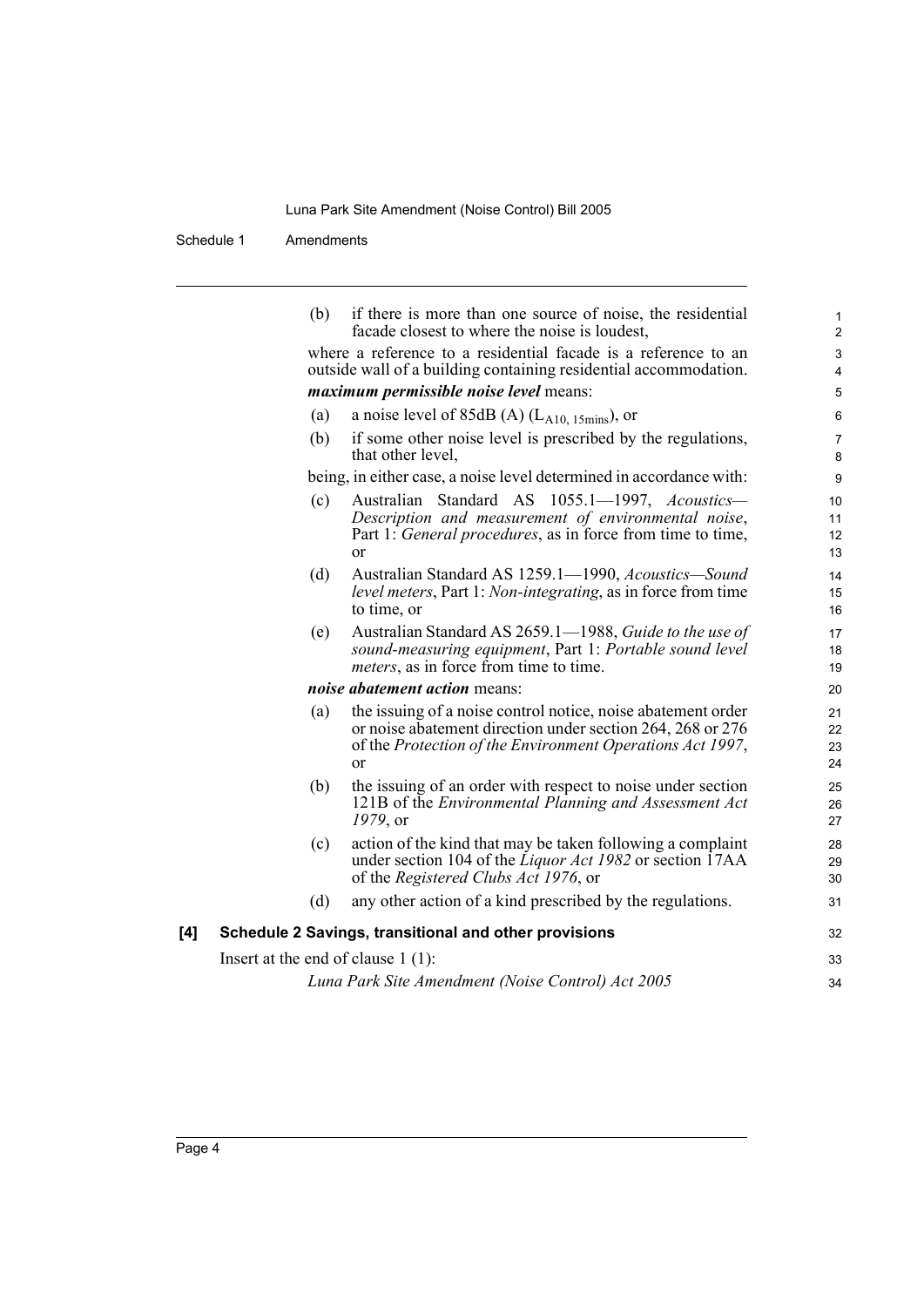Amendments Schedule 1

| [5] |        |     | Schedule 2, Part 3<br>Insert after Part 2:                                                                                                                                                                                                                         | $\mathbf{1}$<br>$\overline{2}$ |
|-----|--------|-----|--------------------------------------------------------------------------------------------------------------------------------------------------------------------------------------------------------------------------------------------------------------------|--------------------------------|
|     | Part 3 |     | <b>Luna Park Site Amendment (Noise Control)</b><br><b>Act 2005</b>                                                                                                                                                                                                 | 3<br>$\overline{4}$            |
|     | 3      |     | Past noise emissions from use of land within Luna Park site                                                                                                                                                                                                        | 5                              |
|     |        | (1) | Any use of land within the Luna Park site that was an authorised<br>use or dedicated use at any time during the relevant period is<br>taken to have been such a use:                                                                                               | 6<br>$\overline{7}$<br>8       |
|     |        |     | regardless of the noise arising from the use, or the<br>(a)<br>combined noise arising from all or any such uses, at that<br>time, and                                                                                                                              | 9<br>10<br>11                  |
|     |        |     | regardless of any maximum noise level to which the use<br>(b)<br>was subject, pursuant to the conditions of any development<br>consent, at that time.                                                                                                              | 12<br>13<br>14                 |
|     |        | (2) | The emission of noise from the Luna Park site at any time during<br>the relevant period is not to be taken to have constituted a public<br>or private nuisance.                                                                                                    | 15<br>16<br>17                 |
|     |        | (3) | Without limiting their operation apart from this subclause,<br>subclauses $(1)$ and $(2)$ have effect for the purposes of:                                                                                                                                         | 18<br>19                       |
|     |        |     | (a)<br>any legal proceedings commenced during or after the<br>relevant period, and                                                                                                                                                                                 | 20<br>21                       |
|     |        |     | (b)<br>any noise abatement action (within the meaning of<br>section 19A) commenced during or after the relevant<br>period,                                                                                                                                         | 22<br>23<br>24                 |
|     |        |     | with respect to noise emitted from the Luna Park site during that<br>period.                                                                                                                                                                                       | 25<br>26                       |
|     |        | (4) | This clause does not affect any final determination that, before<br>the commencement of this clause, had been made by a court or<br>tribunal in relation to legal proceedings with respect to noise<br>emitted from the Luna Park site during the relevant period. | 27<br>28<br>29<br>30           |
|     |        | (5) | Despite subclause (4), any such final determination is not to be<br>construed as limiting or restricting the use of land within the Luna<br>Park site after the commencement of this clause.                                                                       | 31<br>32<br>33                 |
|     |        | (6) | Subclause (5) does not permit noise emitted from the Luna Park<br>site to exceed the maximum permissible noise level at the closest<br>residential facade (within the meaning of section 19A).                                                                     | 34<br>35<br>36                 |
|     |        |     |                                                                                                                                                                                                                                                                    |                                |